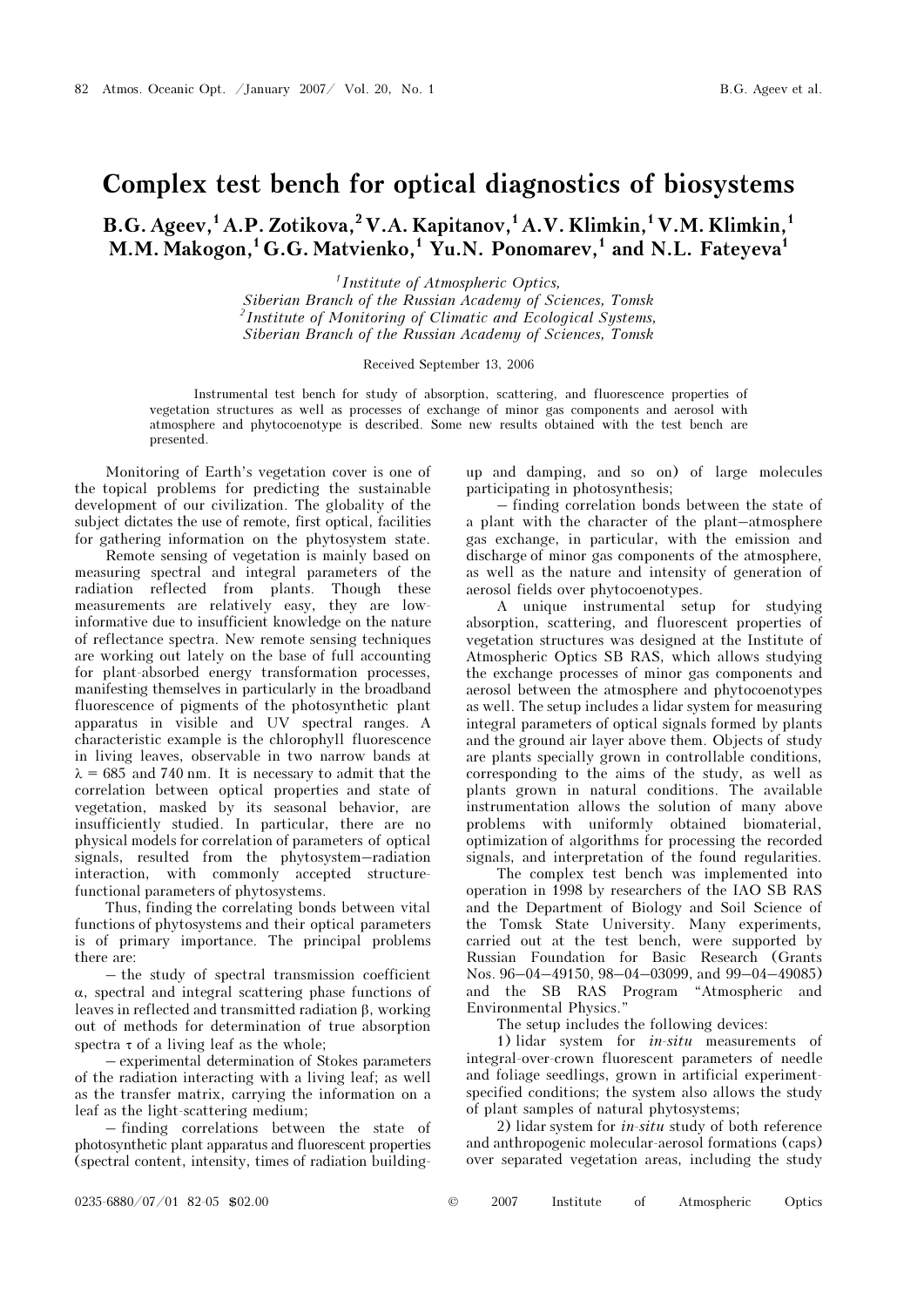of changes of the cap composition under controllable physico-chemical impacts on plants;

3) the spectrometer with an integrating sphere for laboratory studies of absorption, scattering, and fluorescent properties of the living plant material;

4) laser gas-analyzers for studying the gas exchange between the atmosphere and phytosystems at the sub-background level;

5) test plant nursery (phytotron), where plants are grown following the preset programs in controllable conditions for their further testing by standard means. There are two forest polygons for insitu experiments.

The test bench as the whole and its components are used now both for individual and cooperation programs. It is a part of the free-access sharing center of the Tomsk Scientific Center SB RAS.

Below are sited the most interesting, in authors' opinion, results of experiments performed in 2005– 2006.

1. Based on diode and  $CO<sub>2</sub>$  lasers, photoacoustic (PA) analyzers of minor gas components of atmosphere were designed, unique in the sensitivity and selectivity.<sup> $\overline{1}$ </sup>Their high concentration sensitivity is due to the use of PA detectors with resonance cells, including the differential Helmholtz resonator (DHR).

 The gas analyzers allow the real-time analysis of the plant respiration at all stages of their development; all measurements are computerized. Parameters of the gas analyzers are given in Tables 1 and 2.

Table 1. Concentrations of molecular gases detectable by PA gas analyzers with near-IR diode lasers

| Gas             | Wavelength,<br>μm | Absorption cross<br>section, $10^{-22}$ cm <sup>2</sup> | $C_{\min}^{(1)}$<br>ppmV | $C_{\min}^{(2)}$<br>ppmV |
|-----------------|-------------------|---------------------------------------------------------|--------------------------|--------------------------|
| HF              | 1.330             | 820                                                     | 0.45                     | 0.03                     |
| HBr             | 1.341             | 118                                                     | 3.2                      | 0.2                      |
| $H_2O$          | 1.365             | 710                                                     | 0.53                     | 0.03                     |
| $_{\rm HI}$     | 1.541             | 10                                                      | 37.2                     | 2.3                      |
| CO              | 1.579             | 0.525                                                   | 710                      | 43                       |
| CO <sub>2</sub> | 1.579             | 0.54                                                    | 690                      | 40                       |
| CH <sub>4</sub> | 1.651             | 44.3                                                    | 8.4                      | 0.5                      |
| HC <sub>1</sub> | 1.741             | 395                                                     | 0.94                     | 0.06                     |
| NO              | 2.67              | 36.5                                                    | 10                       | 0.6                      |

N o t e . 1) Absorption cross sections were calculated by HITRAN-04 data for Lorentz profile. 2)  $C_{\min}^{(1)}$  and  $C_{\min}^{(2)}$  are the minimally detectable ass concentrations with the minimally detectable gas concentrations with a Knowless microphone (type EK1024) at a laser power of 1 mW for a single-pass and multipass PA DHR cells, respectively.<sup>1</sup> 3) The use of a more sensitive microphone (of Bruel&Kjaer company of the BK4144 type) allows approximately 30-fold decrease of  $C_{\min}^{(1)}$  and  $C_{\min}^{(2)}$  (Ref. 1).

The list of gases detectable by gas analyzers of such type comprises several tens.<sup>2</sup> As an example, Tables 1 and 2 present main biogenic  $(CO_2, CH_4,$ NH3) and most wide-spread contaminants. Data on minimal concentrations were obtained when fitting gas analyzers with PA detectors of the same type (in case of  $CO<sub>2</sub>$  laser – only a single-pass variant).

Table 2. Gas concentrations detectable by PA gas analyzers in the  $CO<sub>2</sub>$ -laser lasing range

| Gas                | Wave<br>number, $cm^{-1}$ | Absorption cross<br>section. $10^{-20}$ cm <sup>2</sup> | $C_{\min}$<br>$ppbV \cdot W$ |
|--------------------|---------------------------|---------------------------------------------------------|------------------------------|
| $C_2H_4$           | 949.48                    | 170                                                     | 0.02                         |
| CH <sub>3</sub> OH | 1033.48                   | 104                                                     | 0.04                         |
| $C_2H_3OH$         | 1057.30                   | 31.8                                                    | 0.12                         |
| $C_6H_6$           | 1037.43                   | 11.1                                                    | 0.34                         |
| NH <sub>3</sub>    | 1084.63                   | 319                                                     | 0.01                         |
| $C_2H_3Cl$         | 942.38                    | 27.1                                                    | 0.14                         |
| $C_6H_3Cl$         | 1084.63                   | 12.9                                                    | 0.30                         |
| $C_7H_8$           | 1031.47                   | 3.99                                                    | 0.95                         |
| $C_5H_8$           | 929.97                    | 3.1                                                     | 1.20                         |
| $C_8H_{10}$        | 1031.47                   | 2.25                                                    | 1.70                         |
| $C_3H_6O$          | 920.83                    | 1.26                                                    | 3.00                         |
| $C_2H_5Br$         | 944.19                    | 0.515                                                   | 7.20                         |
| CH <sub>3</sub> Cl | 920.83                    | 0.167                                                   | 22.3                         |

To illustrate the technical and analytical potentialities of the laser PA gas-analyzers, the data on dark respiration of Siberian stone pine needles, obtained from analysis of the absorption spectra of gas samples within the lasing range of a  $CO<sub>2</sub>$  laser (gas analyzer emitter), are shown in Fig. 1.



Fig. 1. Gas absorption spectra within the  $CO<sub>2</sub>$ -laser lasing range ( $P$ -branch of the 10  $\mu$ m band).

A biogenic gas sample was prepared from needles separated from branches. Needle samples (10 g) were placed into a shadowy pressurized vessel of 0.5 l in volume filled with air. After a 3-hour dark exposure, the gas was taken from the vessel and then the measuring cell of the gas-analyzer was blown through by this gas.

The absorption spectrum of the obtained gas sample is shown in Fig. 1, as well as prerecorded spectra of the reference gas mixture  $CO<sub>2</sub>–N<sub>2</sub> (CO<sub>2</sub>)$ concentration is 5000 ppm), and of the room air filling the vessel before placing there samples.

When considering the observed variations of the gas composition in the vessel as manifestations of dark respiration of needles under the experimental conditions, note, that it is accompanied by emission of not only carbon dioxide  $(10P(20)$  line; 944.194 cm<sup>-1</sup>) but a significant amount of ethylene (its characteristic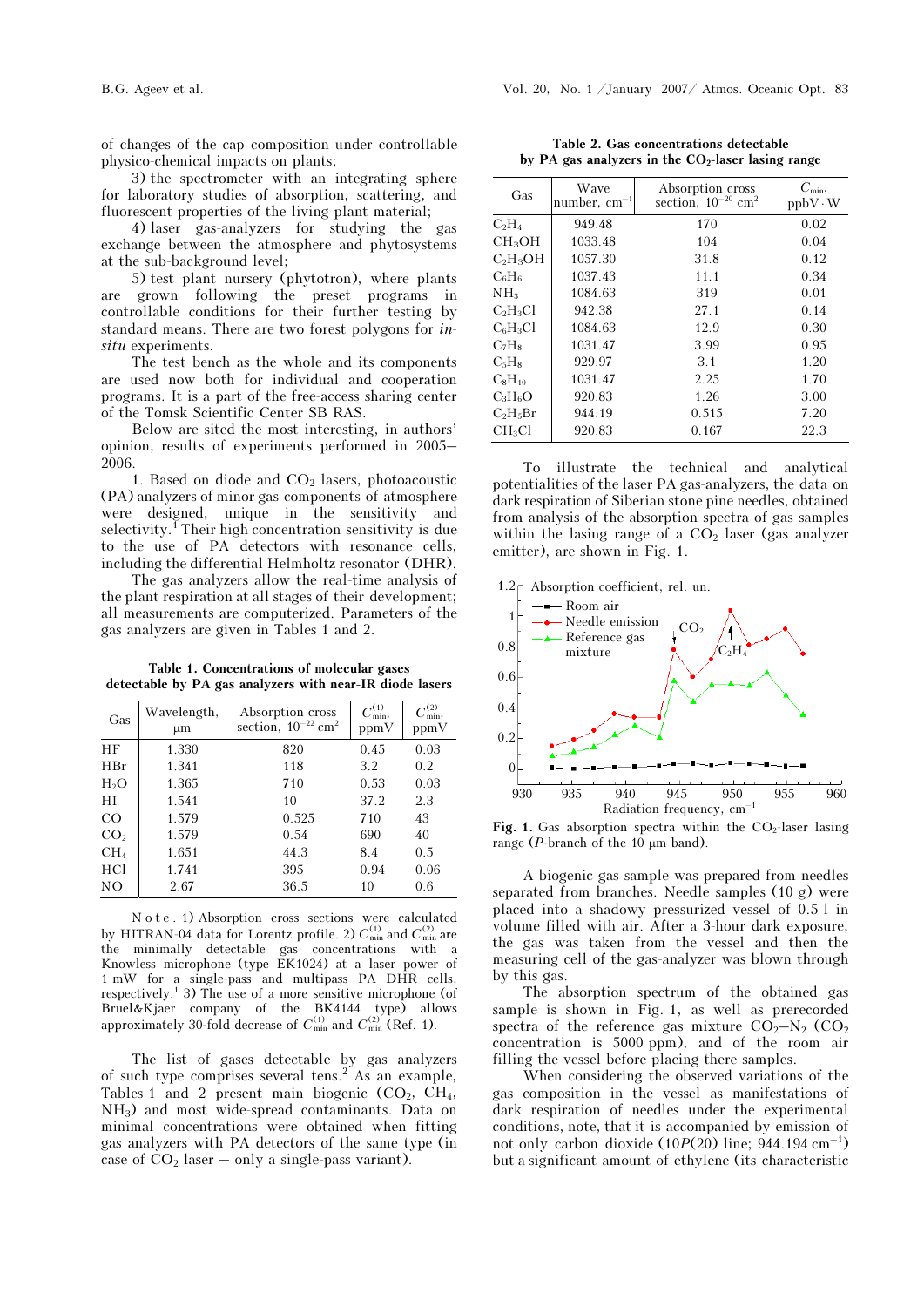absorption peak is at  $10P(14)$  CO<sub>2</sub>-lasing line;  $949.479$  cm<sup>-1</sup>, Fig. 1).

2. The next experiment was aimed at studying of such stressor as the disturbance in the mineral nutrition of trees causing changes in their optical parameters. Soil, where five-year plants of the Siberian stone pine were growing, was polluted by oil; optical parameters of tree crowns and the chlorophyll concentration in needles as a function of such pollution were under study. Concentration of chlorophyll and carotenoids in a photosynthesizing cell is very important indicator of the plant response to changes in root nutrition and the degree of plant adaptation to new conditions.<sup>3,4</sup> Siberian stone pine samples were grown in special polyethylene vessels placed at a height of 3.5 m into a specially purposed box 70-m distant from a lidar. Such arrangement allowed sufficiently high averaging of laser-induced fluorescence (LIF) sources over the tree tops. The LIF was measured with the fluorescent lidar,<sup>5</sup> the ratio of Siberian stone pine needle fluorescence signals  $f = E(685 \text{ nm})/$  $/E(740 \text{ nm})$  was determined in two bands of 2 nm in width centered at 685 and 740 nm.<sup>6</sup> The chlorophyll concentration in needles was measured by the spectrophotometric method. The Siberian stone pine was chosen because of high resistance of conifers to atmospheric and hydrological changes.

Instrumental measurements were carried out during 40 days (from the middle of July to the end of August), visual observation continued a month longer, to the end of September. Siberian stone pines, grown in the similar soil, were divided in two groups by four plants in each. The soil of the experimental group was periodically (10-day period) polluted. The LIF of needles in both plant groups was measured 3 days after polluting the soil of the experimental group. The chlorophyll concentration in experimental and reference needle samples was measured at the end of each time period.

No visual distinctions between plants of two groups were observed during the first observation period, while the fluorescence response of experimental samples increased more than 1.5 times to the end of the first period  $(f \text{ changed from } 1.82 \text{ to } 2.94)$ . This difference is seemingly caused by primary disturbances in the electron-transport photosynthesis circuit of experimental samples: the increase of the fluorescence quantum efficiency in this case is caused by the decrease of the efficiency of initial photosynthesis processes, i.e., absorbed light energy is not used in photosynthesis, therefore fluorescence intensity increases. A sharp decrease of  $f$  occurred during the second period (Fig. 2) due to plants adaptation to the stressor. Visually observed changes, i.e., yellow needles in the understory were observed on trees of the experimental group during further oil pollution (to the end of the third period). The fluorescence response of the experimental samples decreased due to, on the one hand, partial destruction of chlorophyll and, on the other hand, corresponding adaptation of the plants to new root nutrition conditions.



Fig. 2. Ratio of the fluorescence signals  $f = E(685 \text{ nm})/$  $/E(740 \text{ nm})$  and chlorophyll concentration for plants of the experimental group during four measurement periods after first oil pollution of the soil.

By the end of the fourth measurement period, plants of the experimental group essentially differed visually from those of the reference group. Apparently, the level of the stressor (oil pollution) exceeded adaptive abilities of the Siberian stone pine, which resulted in its irreversible degradation.<sup>7</sup>

The variation range of the ratio of fluorescence signals in conditions of standard root nutrition corresponded to the standard vegetation behavior in July and August.

Since the remote LIF methods are meant in future to detect pre-visual stages of disturbances in vital functions of plants, the fluorescence spectra of Siberian stone pine crowns were recorded, related to the first period (Fig. 3).



groups of plants.

The spectra were obtained through the wavelength-scanning of fluorescent lidar signals. The analysis of the obtained spectra shows significant variations of fluorescence values in the 685 nm band as compared to 740 nm. Such redistribution of signal intensity inside the spectrum is seemingly due to the decrease of efficiency of photosynthesis processes.

 Experimental results of this work are in good agreement with the obtained earlier LIF measurement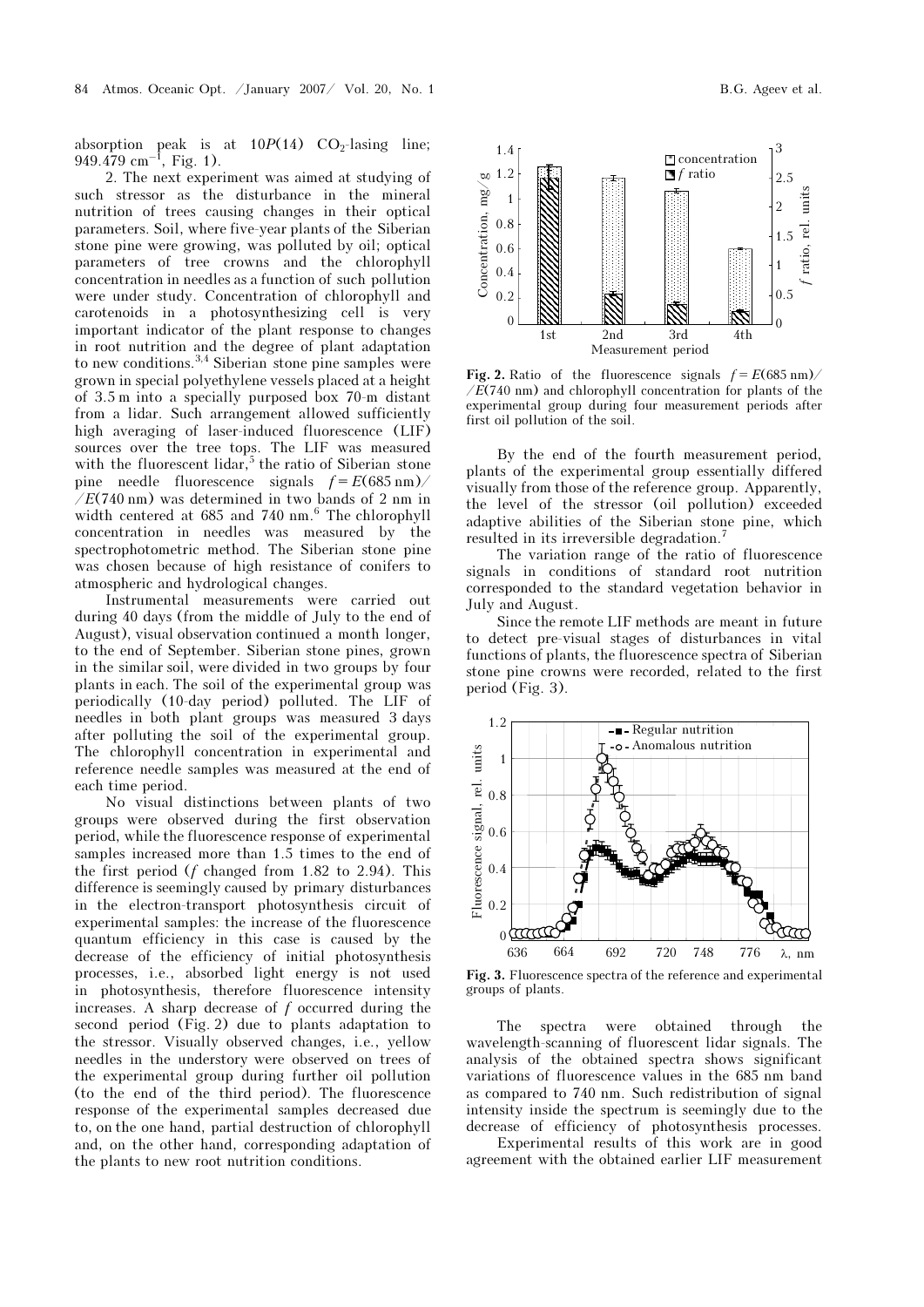results related to the marcescent conifers and foliage trees at Western Siberia.<sup>8</sup>

3. Along with model experiments, the in-situ experiments on pigment composition and the state of photosynthetic apparatus of plants were conducted. The evergreen plants were growing in natural mountain ecosystems of the Gorno-Altaisk region. Though the region is of low ecological tension, there are airpolluted areas: urbanized territories, highways with heavy traffic, regions impacted by launching rockets from Baikonur, and so on. As the plant-bioindicators, Siberian spruce, Common pine, and Siberian stone pine were used. Pigment composition was determined spectrophotometrically (Fig. 4), the state of photosynthetic apparatus – by the time of plant termination of their hibernation.



Fig. 4. The effect of air pollution on the concentration of photosynthetic pigments in needles of trees: grown in clear atmosphere (1) polluted (urban conditions) (2).

The concentration of chlorophyll  $a$  and  $b$  for all plant species under study was 25–100% higher in standard conditions then in polluted (see Fig. 4). The pigment ratio  $a/b$  also differed for reference and experimental plants (this is evident from fluorescence spectra as well, see item 2), which says about profound changes in chlorophyll–protein complexes of chloroplast membranes under the effect of air pollution. For trees growing in urban conditions, along with green pigments, the carotenoid pool was on the average 1.4 times lower. Besides, the reaction of the needle pigment complex to the chemical air pollution strongly depends on the species-specificity. The ratio of sum of green pigments to the sum of yellow ones decreased to 15–20% for Siberian spruce and the Common pine while it remained stable within the measurement error for Siberian stone pine. In general, Common pine turned out to be less pollutionresistant in comparison with Siberian spruce and Siberian stone pine. Therefore, it appears to be interesting to carry out the above-described experiments (item 2) with Common pine and Siberian spruce.

4. To increase the information content of remote methods for vegetation observation, the technique for measuring reflection spectra was worked out and

tested on a series of living plant structures, since the detailed study of reflection and absorption spectra of phytostructures is an essential stage in working out optical remote methods for their study.

The integrating photometer technique (integrating sphere) was used for measuring spectra of absorption and diffusive reflection of phytostructures within 680– 750 nm range. The integrating photometer, accounting for all the radiation scattered by a sample under study, allows physically correct measurements of the optical reflection coefficient  $K_{\text{samp}}$ , transmittance α, and absorptivity  $\tau$  of complex natural structures, such as plant leaves and other light-scattering objects. Meters of such type are widely used in biophysical researches.<sup>9–11</sup>

The scheme of the integrating sphere setup for measuring absorption and diffusive-reflection spectra is shown in Fig. 5 (to measure an absorption spectrum, the sample is mounted at the inlet of the sphere). A sphere of 110 mm in diameter ("Carl Zeiss Jena") was used.



Fig. 5. A scheme of the setup for measuring diffusive reflection coefficient: radiation source (heat lamp) (1); consistent optical system (2); mechanical modulator (modulation frequency is 800 Hz)  $(3)$ ; MDR-12 monochromator  $(4)$ ; collimating lens (5); integrating sphere (6); sample (7); photoreceiver (8); ac amplifier (9); synchronous detector (10); automatic recorder (11); and timing sensor (12).

The integrating sphere was calibrated using two reference reflectors, which were the standards of white and black bodies. We used "white" model of a SF-4 device preliminary removing the blanket of the model's facing material (pressed  $\overline{M}gF_2$ ) by a diamond stylus. We assumed that the reflection coefficient of the thus-renewed model was close to maximal for this material, i.e., 95%. As a blackbody standard was taken the standard of "Carl Zeiss Jena" company (an inky velvet) with the reflection coefficient 5% – minimally known for "blackbodies".

As plant samples, we took leaves of birch, lilac, broad-leaf indoor plants, as well as conifers (Siberian stone pine, Siberian spruce, and Common pine), which were used in 5–10 min after separation from the plant.

 The sequence of measurement procedures was used, worked out earlier, when measuring diffusive